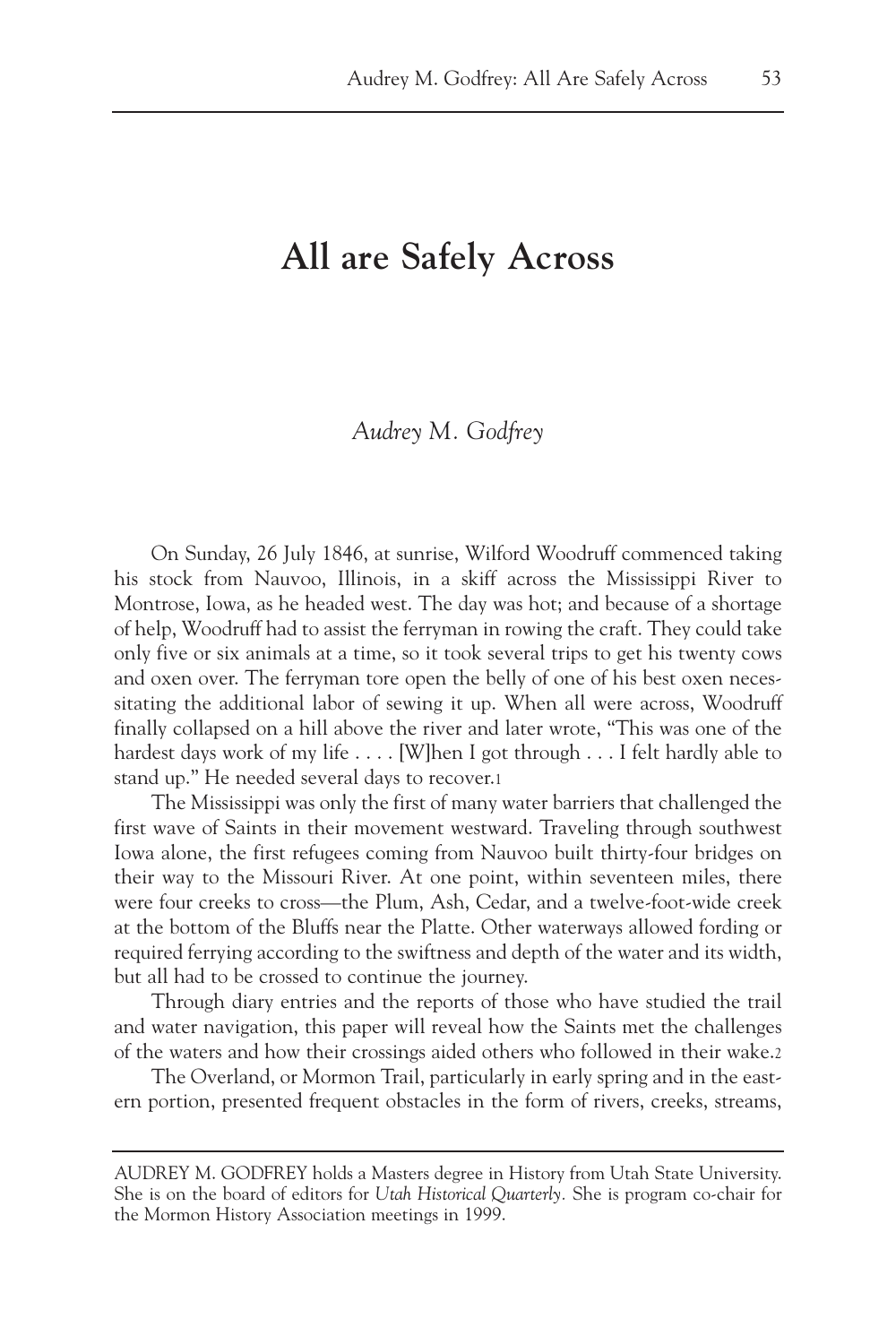sloughs, and mudholes. As the travelers moved farther west, the spring runoff slackened, and the country became more arid. The Mormons chose to follow the Platte along the north side, which avoided most river crossings except the Loup Fork and the Green River. Still, the entire route proved challenging as livestock, heavy wagons, and tired emigrants came upon the various water barriers.

Most of the men were familiar with the different methods of traversing water in the East. Flatboats, rafts, canoes, and dugouts proliferated as a means of navigating waterways and were easily constructed from abundant trees lining the shores. The Mormons employed all these techniques as they moved west.

Entrepreneurs abounded on the larger rivers ferrying travelers for a fee. These ferries featured all kinds of craft, but the most common was the flatboat, which carried over 90 percent of river commerce in the Jacksonian era. A flatboat is basically a floating bridge that can be drawn across the water by means of oars, poles, or ropes. The most basic were equipped with oars or poles to move into the current and steer through to the other side. The stern oar, measuring about forty to fifty feet, was used in calmer currents, while a "gouger" in the front guided the craft through more rapid water. The side oars were also used to take the boat into the current or to assist in landing it on the other side.3



*Council Bluffs Ferry & group of Cottonwood trees Frederick Piercy* Route from Liverpool

On other rivers, a rope-and-pulley contraption propelled boats across. Sarah Pratt described crossing the Cedar River in Iowa in 1852 on a "log ferry" of this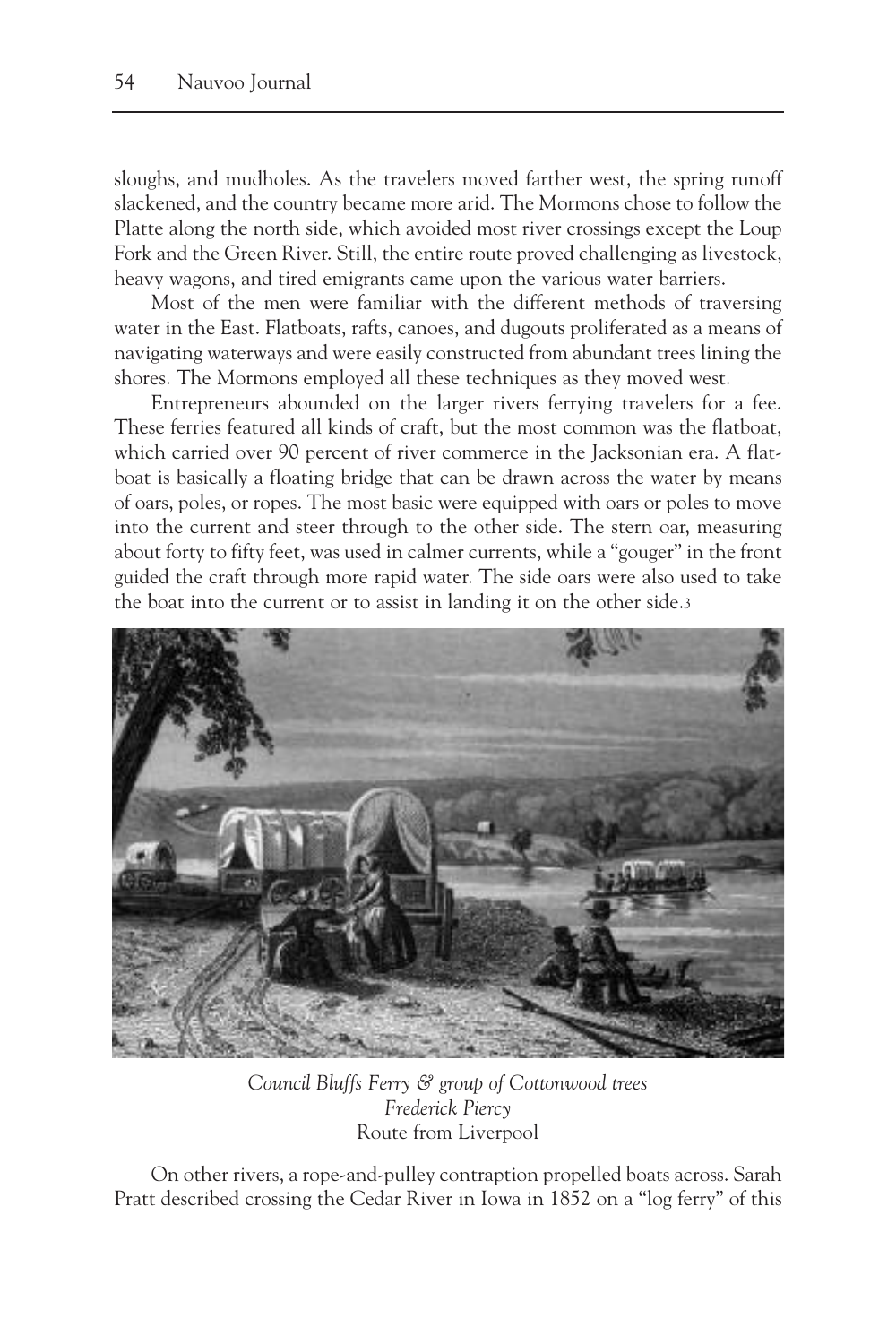sort. Travelers carried as much as a thousand feet of hemp rope, two-and-a-half inches in diameter for this purpose. A man would be sent on horseback or would swim across the river and anchor the rope on the other side. Then, another rope was looped over the first or strung on a pulley attached to it, and the ferry could be pulled across manually or by horse power. This method worked well as long as the rope could be kept from sagging too much.

The best documented ferries were those at the Mormon crossing on the Missouri and near present-day Casper on the Platte. At the middle Mormon ferry on the Missouri, teams pulled the wagons on board and then were unhitched and tied to the rear wheels of the wagons. Then, the big flatboat attached to a hemp cable stretched a half-mile down river to the other side was pushed out of the dugway into the water. The current of the river propelled the craft to the lower Nebraska dugway. After the boat was unloaded, it was poled back to the upper dugway to take another load.4

In 1846, the ferry was moved up river, and a different method was used to propel the boat. An 1853 traveler observed that it took six or eight "stout fellows" to row the Council Bluffs ferry across.



*Emigrants to Utah & California crossing the Elkhorn River by George Simons Council Bluffs Public Library Collection*

During the busy years of migration, all along the trail, crowds of Saints and others moving westward often waited in line at water crossings. At the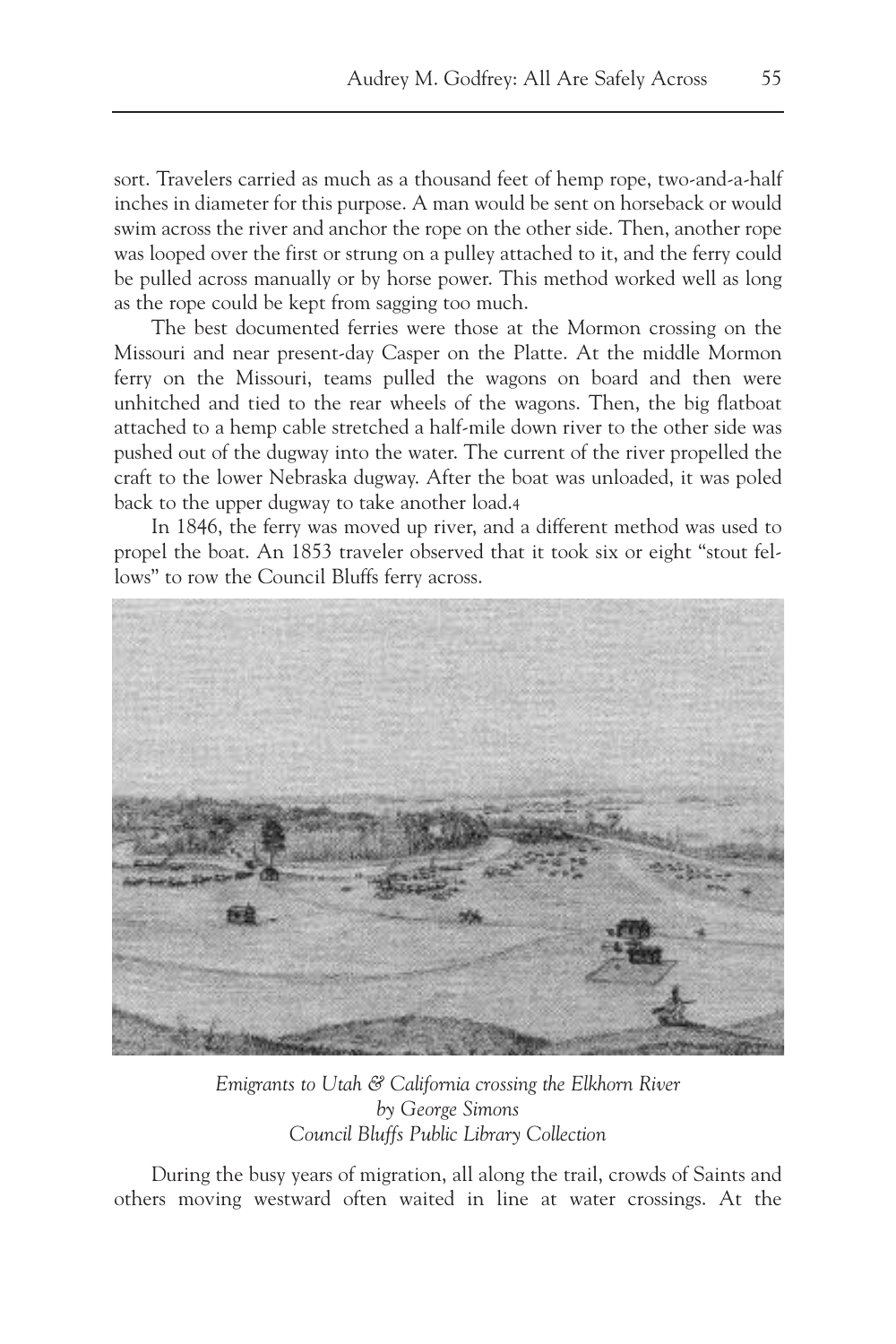Bonaparte ferry in May 1846, there were forty wagons waiting. James Brown, who traveled Iowa in May and June, wrote, "At every creek we found campers." In fact, at the Genoa Ferry, Brown chartered the ferry boat; and he and those traveling with him manned the craft themselves, putting in fifteen hours of hard labor to get their fifty-nine wagons over and to swim their numerous loose stock across.6

Dugouts, canoes, and log floats were also used to cross rivers. A log float consisted of fastening a large, dry log on each side of the wagon. The oxen would be forced into the river and guided across by the driver swimming at their side.

The vanguard company carried a leather boat called the "revenue cutter," which was mounted on wheels to serve as a wagon that carried supplies overland and across rivers and also was used to explore waterways. It may have been similar to "bull boats" made from bull hides.

After the vanguard company reached the upper crossing of the North Platte, they tried several methods of crossing, including an old, dried-up raft. Finally, several men were sent upriver where they felled two large cottonwood trees that were hollowed out to make rough canoes. Another group chopped "slabs and puncheons" to top the boats. All was lashed together, and wagons could then be pushed onto the raft and ferried over the river.

While the vanguard group was still at the crossing, a group of Missourians bound for Oregon requested assistance in getting over. They became the first to utilize a ferry service run by the Mormons, which operated at various times through the next few years. A sign erected at Deer Creek, twenty-eight miles from the crossing, alerted travelers to the "good and safe ferry. Manned by experienced men."7

Bridges from very rustic to new and solid transported the Saints over some water areas. At Wood River, Piercy noted they crossed on "a very bad apology for a bridge composed of branches of trees and foliage thrown into the river, which [was] about 2 feet deep and 3 or 4 yards wide."8 At Papillon or Papea Creek, native Americans operated a bridge, charging a toll of fifty cents.

High water washed out a bridge over the Nishnabotna in June 1846. The brethren immediately began to rebuild it and another on Indian Creek. On 1 July, "all hands went to work at the bridge," which was finished by sundown. The next day, someone observed that it didn't look like the bridge would last long. The Indian Creek bridge was finished, too, but was also unreliable and came near to breaking down. The brethren strengthened both to make them safe.9 In their efforts to repair and throw up bridges quickly, they often used flood wood that may have brought the bridges down in the first place.

In his article "River Crossings," Ross Marshall wrote that "One of the most dangerous and frustrating features of any of the wagon train experience was the constant necessity of crossing rivers, streams and creeks."10 Weather, tired animals, and makeshift bridges and ferries all contributed to frequent mishaps.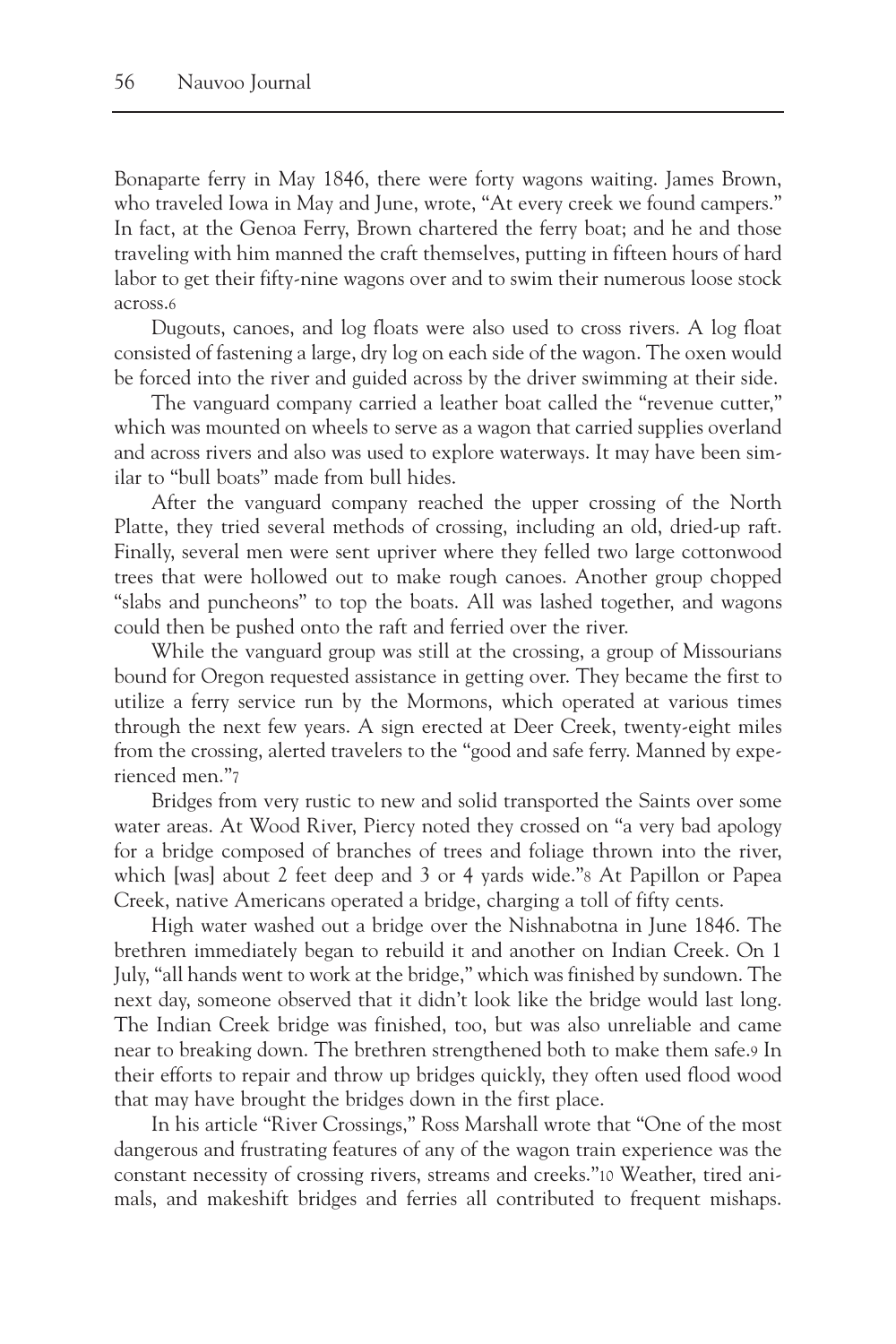William Fredrick Porter reported:

Arriving at one of the branches of the [Nishna] Botna, which was bridged by a pole floor, and it having rained only a short time before, the team . . . became frightened and began pushing on the yoke, when the floor of the bridge parted and the front yoke, or leaders, slipped through the bridge and hung suspended by their necks until Brown, grasping an axe, drove the staple out of the wooden yoke, and the cattle thus freed, fell into the water below, a distance of thirty feet.

Brown was so involved with saving his provisions that it was some time before he looked for his oxen. He found, "to his utter astonishment," they were



*Elkhorn River Ferry, 1854 by George Simons Council Bluffs Public Library Collection*

calmly grazing by the river side."11

At the Elkhorn River crossing, a company loaded horses and wagons on a raft to ferry them across. "While in midstream the rope broke and the raft was carried downstream for a quarter of a mile. It required twenty yoke of oxen to draw it back upstream to the place of landing."12

When Erastus Snow's family crossed the Mississippi, about two-thirds of the way over, a mishap pitched five-year-old Sarah into the icy river. Snow jumped into the water to save her but couldn't see her. He almost panicked until he spied her colorful pinafore and was able to grab her. Some of their belongings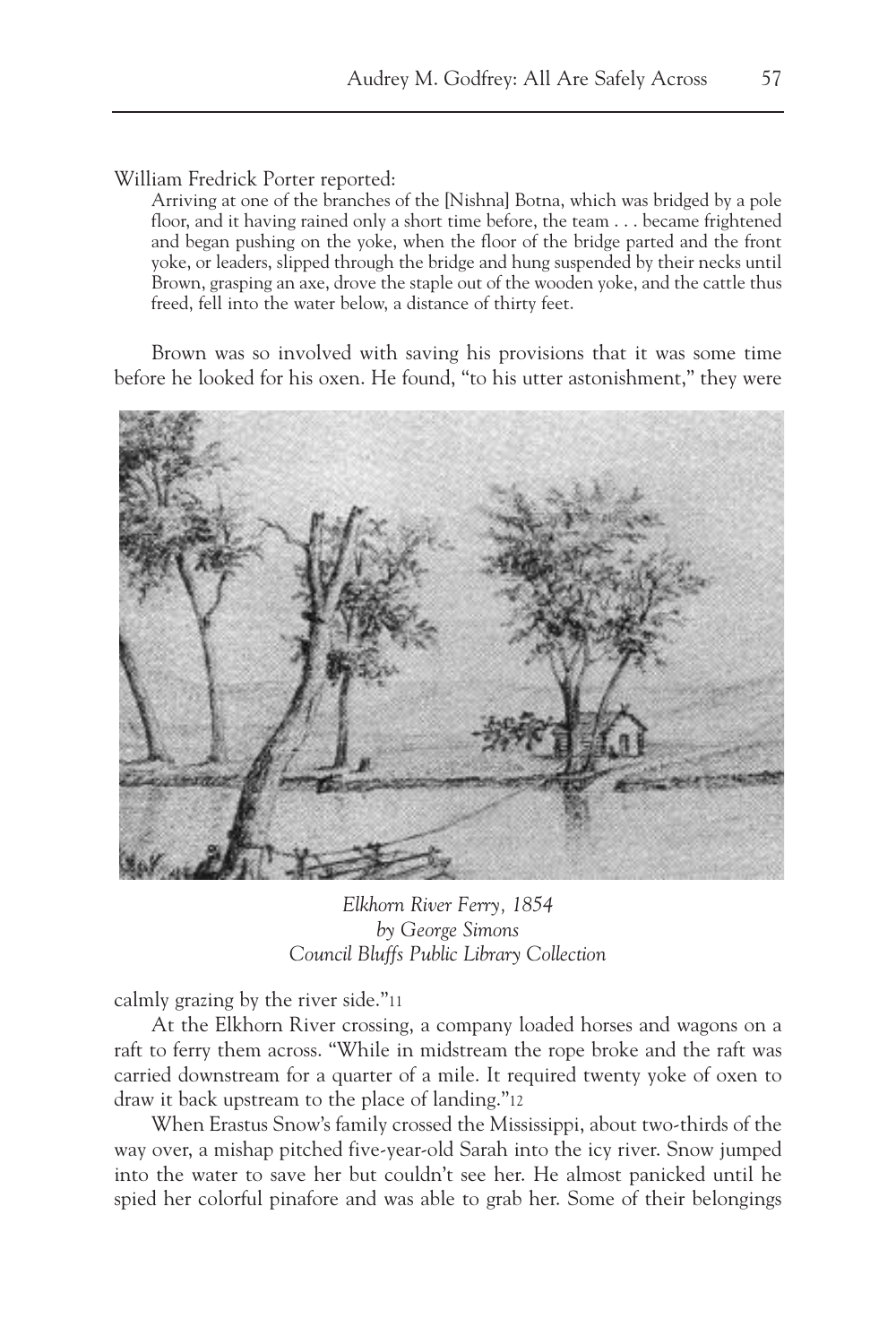were ruined, but Snow thanked God his daughter was spared.13

The Saints must have thought the Lord's curse on the waters given in August 1831 (D&C 61:4-5) was still in effect as time after time mishaps occurred in their attempts to move across waterways. One woman recalled that when her father neared the Platte River, his two thirsty yoke of oxen and one team of cows pulling the wagon, sensing the water ahead, broke and ran.

The cows and one yoke of oxen dropped off the 20-foot embankment and hung from the tongue with the remaining team holding the wagon from dropping into the river. The driver immediately cut the two teams from the wagon. They swam around for some time until several men in the company were able to guide them to a low bank where they could get out.14

At shallower waterways, the emigrants forded their wagons across. But even these could be difficult to ford. The Platte serves as a good example. Wilford Woodruff wrote that the Platte was different from any river he had seen before. The mile-wide river bed advanced and retreated according to the wind. When the south wind blew, it pushed the water to the north shore. When the wind shifted, a man could leave the north shore and walk two-thirds of the way across



*Crossing the Platte LDS Historical Dept., Archives*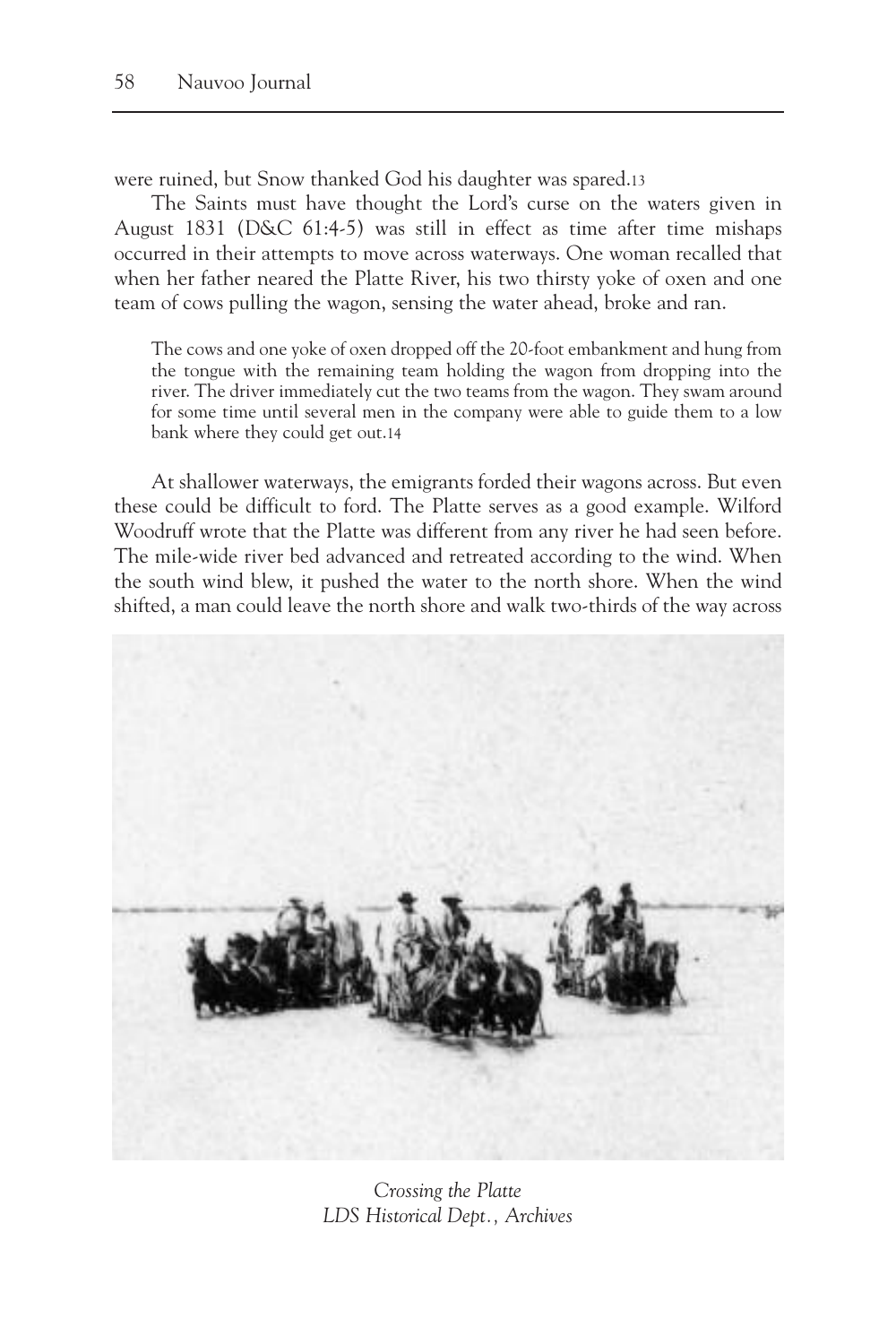the river on bare ground.15

Thomas Bullock agreed. He called the Platte a "totally useless and insignificant" river. It couldn't be ferried; there was no timber for bridges; and it was difficult to ford. One day a person could wade across in knee deep water, and the next day, there would be a dry sand bank. His fellow traveler crossed in water to his arm pits. The next evening, it was only knee deep. "All that was needed to move the water was a mild breeze."16

Steep riverbanks also made fording hazardous. Sometimes the men cut away the bank to make the descent and ascent easier. At such dangerous crossings, a common measure was to unhitch teams, often empty the wagons, and let them down the banks with ropes attached to the rear of the vehicle. On the other side, the ropes were moved to the wagon's tongue to hoist the wagon up to level terrain. At Salt Creek and the Chariton, diarists mention using such ropes.

At Muddy Creek, the descent down the steep bank was called by one the "worst to cross on the route." As the wagons started down, there was a sudden pitch that left the wagon in mud to the hubs. The driver then gave a sudden "haw" to spur the oxen up the opposite side "almost wrenching the wagons."17

At Beaver Creek, the men stood on the west bank with a long rope hooked to the wagon tongue to assist the teams in pulling the wagons up the bank. And, at Prairie Creek, all the wagon riders were ordered out before driving the teams down a steep bank and across a narrow bridge. One woman, asleep in a wagon, never heard the order; and, as the wagon crossed the narrow bridge, it fell off into the creek. The woman woke and screamed, throwing the men into a panic as they envisioned her pinned under the wagon. They jumped into the water and, upon raising the wagon, realized she was trapped inside. One of the men ripped the cover with his knife and pulled her out.18

One method of crossing a steep-sided channel with a stream bed having a muddy bottom, or one where the depth in places might be troublesome, was unique. When additional oxen were added, the lead teams could be across the channel before the wagon came to that point, providing solid footing to help the wheel team and wagon across.

The danger of not adding oxen and of using an inexperienced driver is illustrated in the following incident. When Mrs. Jane Harris reached the North Platte River holding her baby in her arms as she lay in the wagon, her driver refused to follow the course marked by her husband, Captain William Martin Harris. Instead of going with the current and directing his course to the opposite bank at an angle, he started straight across. Harris looked back in midstream and saw the man's error. By then, the lead yoke was apparently drowning in a deep hole. The driver, sensing his folly, quickly stopped the second yoke. Harris raced to the rescue. Getting on the wagon tongue, he unhitched the chain of the lead team, and the other men drove them around and hitched them to the rear of the wagon. He stayed with the second yoke to keep them from going forward,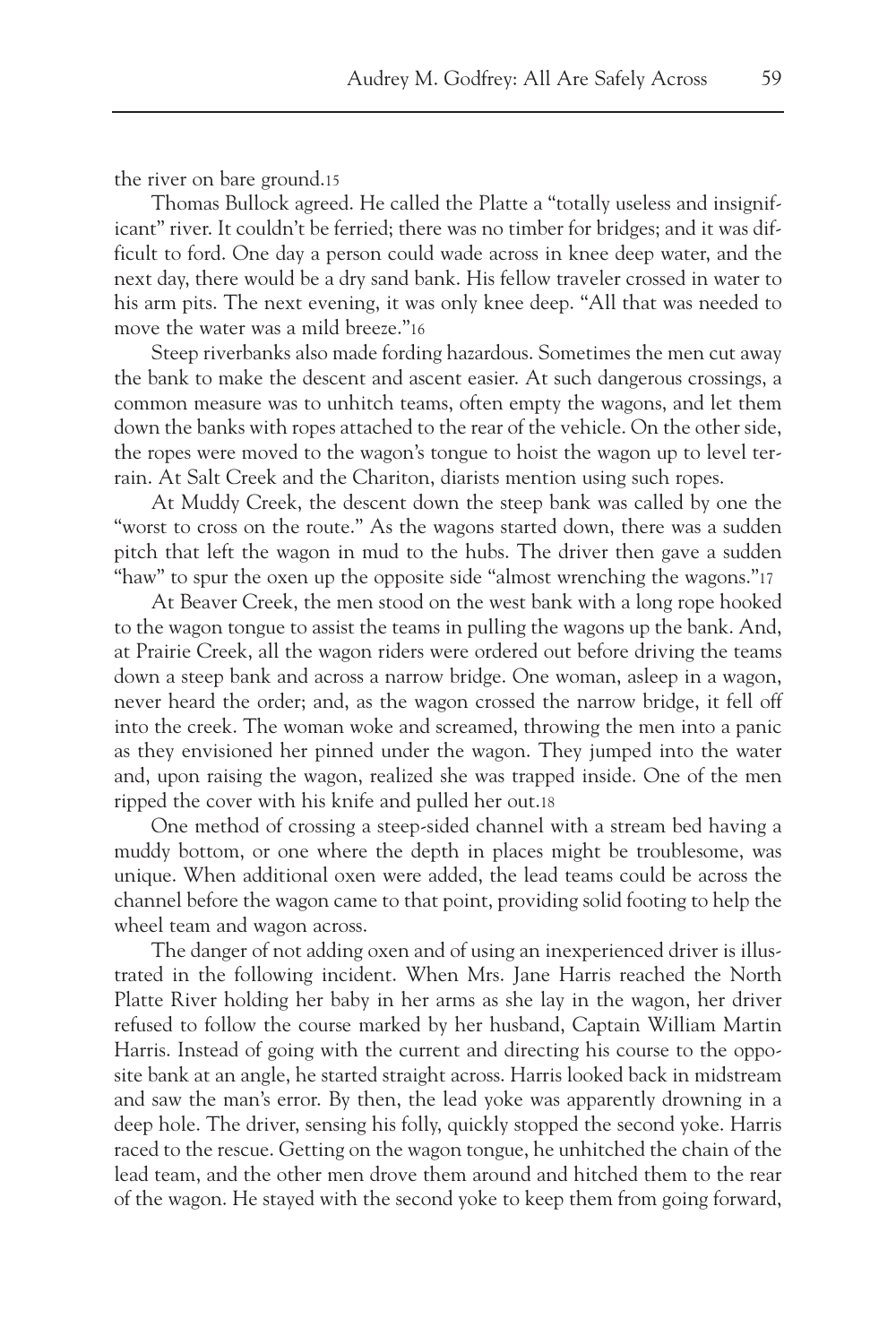and the wagon was successfully pulled back out of danger.19

A forty-five-degree slope toward the Elkhorn River also required special precautions. "By putting one or two yoke of oxen aft, they led the wagons down the wide landing road that started from a shady campground." Then, they cut through thick scrub on the steep slope toward the river. Even with their careful maneuvering, some of the wagons got away from them.20

Sloughs, mudholes, and quicksand also required the ingenuity and muscle power of the emigrants. Patty Sessions noted the sloughs were so bad they couldn't keep in the trail. They went upstream and made a bridge of grass to cross. According to James Brown, both men and women waded in the mud to their knees to assist double-teamed wagons through the miry mess. He observed that when the women put their shoulders to the wheels, the men doubled their efforts.21

Wilford Woodruff put in another exhausting day when, after his loose stock had run away in Black Jack Grove and while he was trying to get them out, the oxen broke the tongue of his carriage. He mended that and the group started again. They had not gone far until "Father drove into A mud Hole & the oxen mired down. We put on 8 yoke of oxen to draw the waggon out & we broke 4 chaines And had to dig the waggon out. At last We finally got camped. . . . And I was vary weary at night." They had gone only four miles.22

At "Rock Koonfork" near the Des Moines River, Lewis Barney hit a "slew" whose water became deeper even as they crossed it. They took one wagon across and went back for another. "By this time the water in the slew was knee deep and by the time we crossed the third wagon the water was midside the horses."23

Barney also mentions another hazard that beset those crossing rivers quicksand. His company made several attempts to cross the Loup Fork of the Platte and finally found a place that looked good. They took a trial horse and carriage over, which mired in the sand halfway across. Over twenty men rushed in and dragged horse and carriage to the opposite shore. After some deliberation, they decided to hitch eight or ten teams with "four or five span to a wagon." Plunging and miring along with the assistance of fifty to sixty men, the first crossed all right. By the time the last wagons went over, they needed only one span. They discovered what many did—that after a few horses and wagons went over, the sand became more stable.24

When Porter Rockwell came upon quicksand, he humorously wrote, "A man on a horse standing a few minutes in one place will settle in and if they do not exert themselves immediately, they will sink, to rise no more in the resurection of the just or the unjust."25

The conditions at the Loup Fork were noted by many travelers. John Pulsipher wrote that this place was the most difficult crossing on the plains. "Its banks were soft, and although it was shallow, the shifting quicksands and muddy swift water made it treacherous." They forded with doubled teams, eight yoke to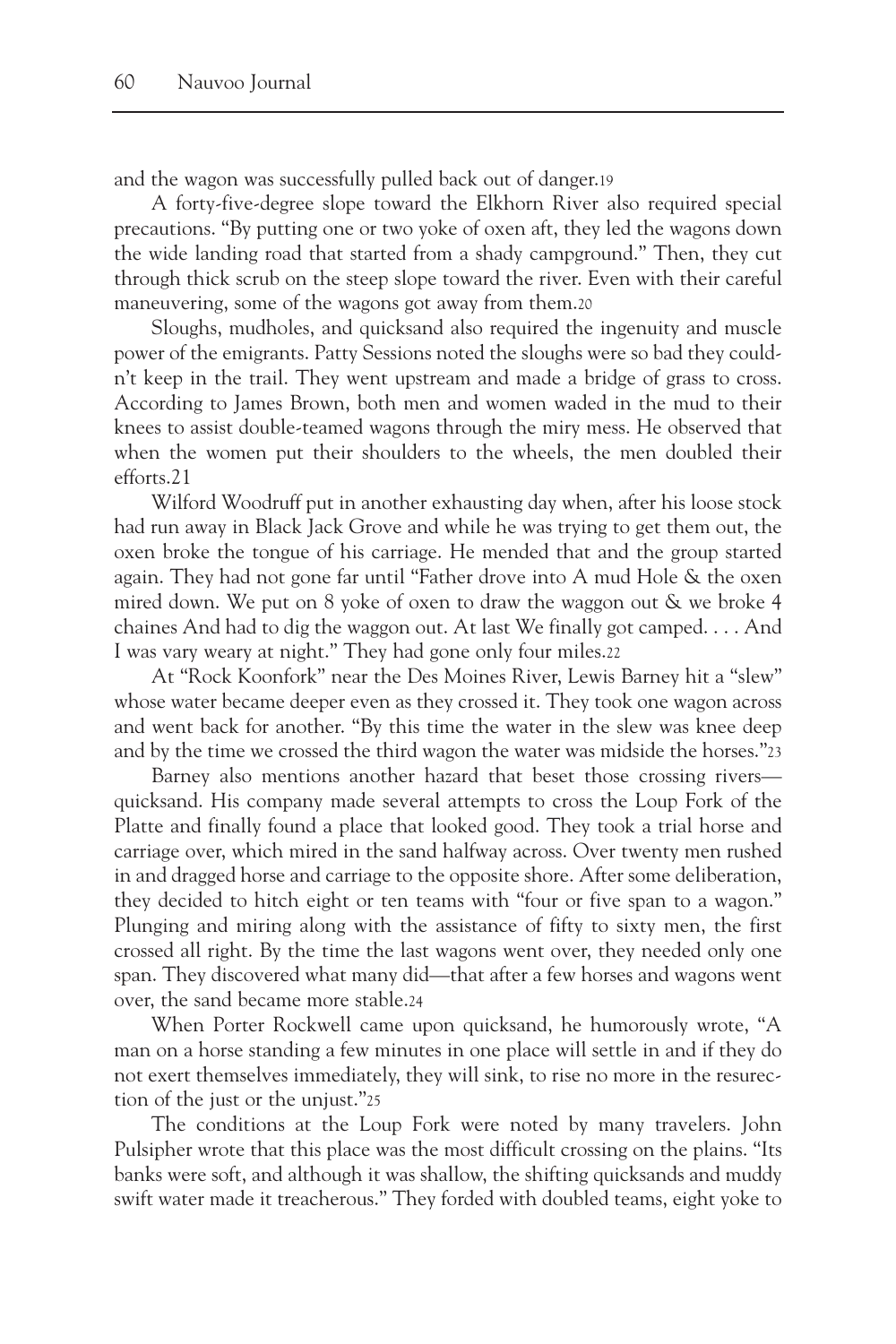a wagon, and wound up and down following sand bars for about a mile in two to three feet of deep water.26

Erastus Snow described the Loup crossing as being divided by a sand bar in midstream, water three to four feet at its deepest, a rapid current, and a width of three hundred yards. The vanguard company got into trouble at the onset when two wagons got stuck in the sand and had to be rescued. They unhitched the horses, removed the loads, and pulled the first wagon to the opposite side. The second wagon was unloaded on the sand bar and made it through the "second stream." Two more also made it that day, but the next day they found a better route to cross over. As was the practice when taking wagons through deep water, they put rails on the bolsters under the wagon beds to raise them above the water line, hitched on additional teams, and then proceeded to cross, a task that took them all day.27

Another hazard, which occurred mostly in the first part of the journey west, was ice. Although some early Saints found the ice on the Mississippi a boon that enabled them to cross, to others it proved more hazardous. Eliza Partridge Smith Lyman left Nauvoo on 9 February 1846. Large chunks of ice threatened to sink her boat. George Washington Bean also left as the ice was breaking up. He saw a white horse trying to stand on an "ice boat." Men on shore saw its dilemma and called to the horse as it neared the shore. A roper threw a loop and pulled the horse onto the bank, saving its life.28

Crossing the Missouri from Ferry Point to Winter Quarters, a company found the Missouri had been frozen for some time, and several teams had passed over safely. But when Charles Lambert's wagon was taken over with a team drawn by a rope, he and his wife Mary watched from the Missouri side. The ice broke, and he and Mary, who was six weeks from delivery, saw all they owned disappear. When news of their misfortune spread among the other Saints, volunteers plunged into the icy water and retrieved the Lamberts' belongings. Others on the river's edge loaded the items on hand sleds and pulled them ashore.29

Ice on the Missouri so impressed a five-year-old girl that years later she remembered the large cakes of ice that floated down. To keep them from striking the boat she was on, the men pushed them away with poles.30

And what about the thousands of animals that came with the pioneers? In most cases, loose livestock swam across rivers. Drivers with whips and sticks forced them into the water, taking care to have some of the strongest cattle ahead. Finding it impossible to avoid the water, they plunged in. Thomas Kane observed such a maneuver. He wrote that on that occasion a boatload of cattle was taken to the opposite shore, and then the herd, sometimes numbering a thousand, were driven upstream and forced into the water. At this point, young herd boys climbed onto the backs of the animals and, using prods or slapping the sides of the animals' heads, guided them through the current to the other side.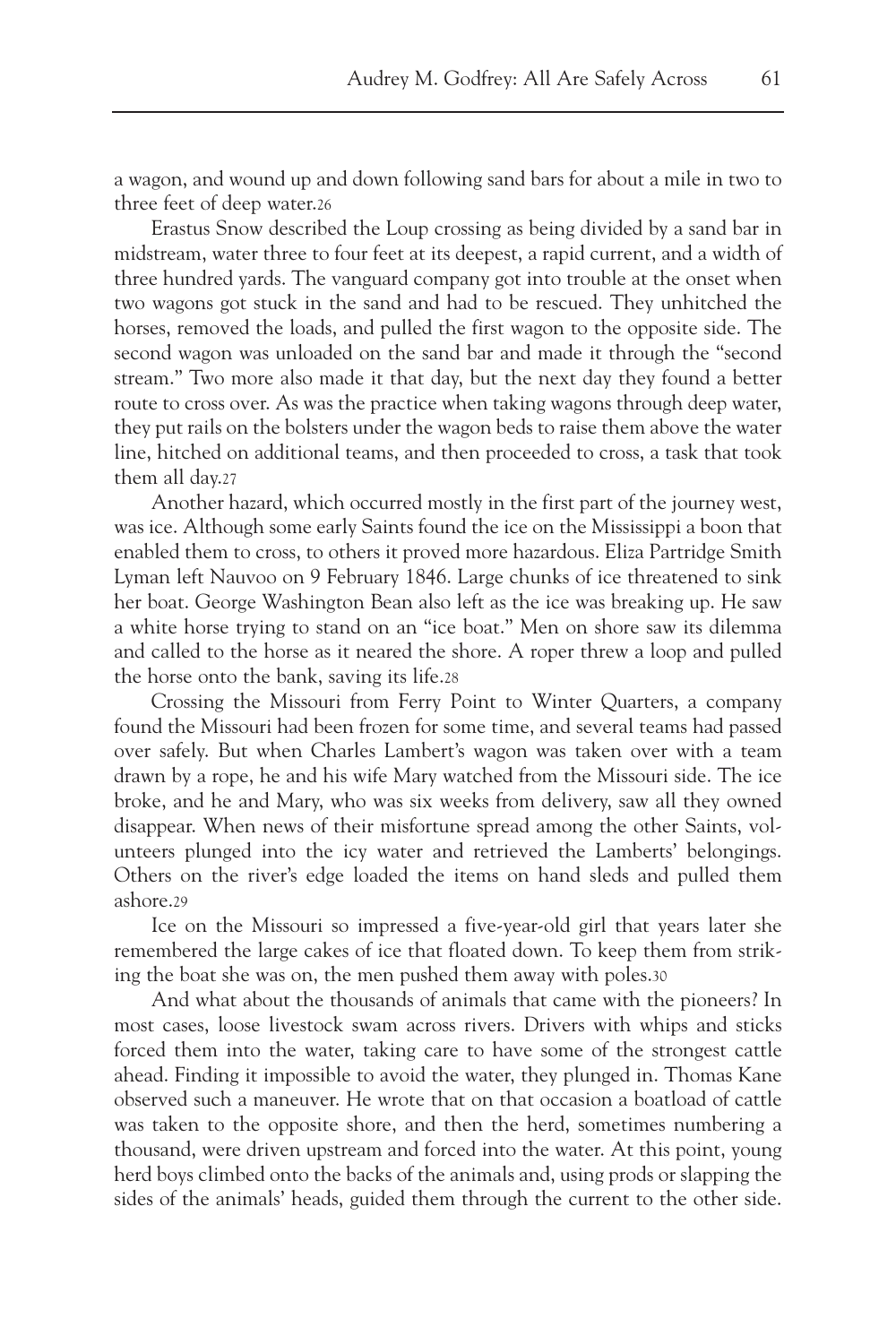The boys' dexterity and courage and their lack of the use of profanity impressed Kane.31

Some others boys were not so lucky. In 1868, a group of boys from Sanpete County was called to help immigrants come to Utah. When they reached the Green River, as the loaded wagons were being ferried across, the cattle stampeded and the group was swept down the river. Six of the boys perished and were later eulogized by the survivors in verses set to the Civil War song, "Just Before the Battle, Mother."32

Draft animals, when a wagon was ferried across, were usually fastened to the downstream side of the craft. When pulling a wagon over, oxen (which were not driven by a driver seated in the wagon) were joined and guided through the water by their masters. At the Platte and Green Rivers, Moses and Nancy Tracy held on to the ox bows to take their teams across.33

One youthful ox team driver, following a wagon that became stalled on a sandbar in the Green River, decided to pass it as his leg hurt terribly from standing in water up to his waist so long while he waited. The captain saw him and commanded him to stop. Twenty more feet and the boy, wagon, and team would



*The Ford of Green River by Alfred J. Lambourne* The Pioneer Trail

have gone down the river, as the bar on which the wagon was stalled was not wide enough for two teams to pass each other.34

Handcart pioneers faced the same water barriers as those in wagon trains. Their crossings are often too arduous to comprehend. Normally, an accompany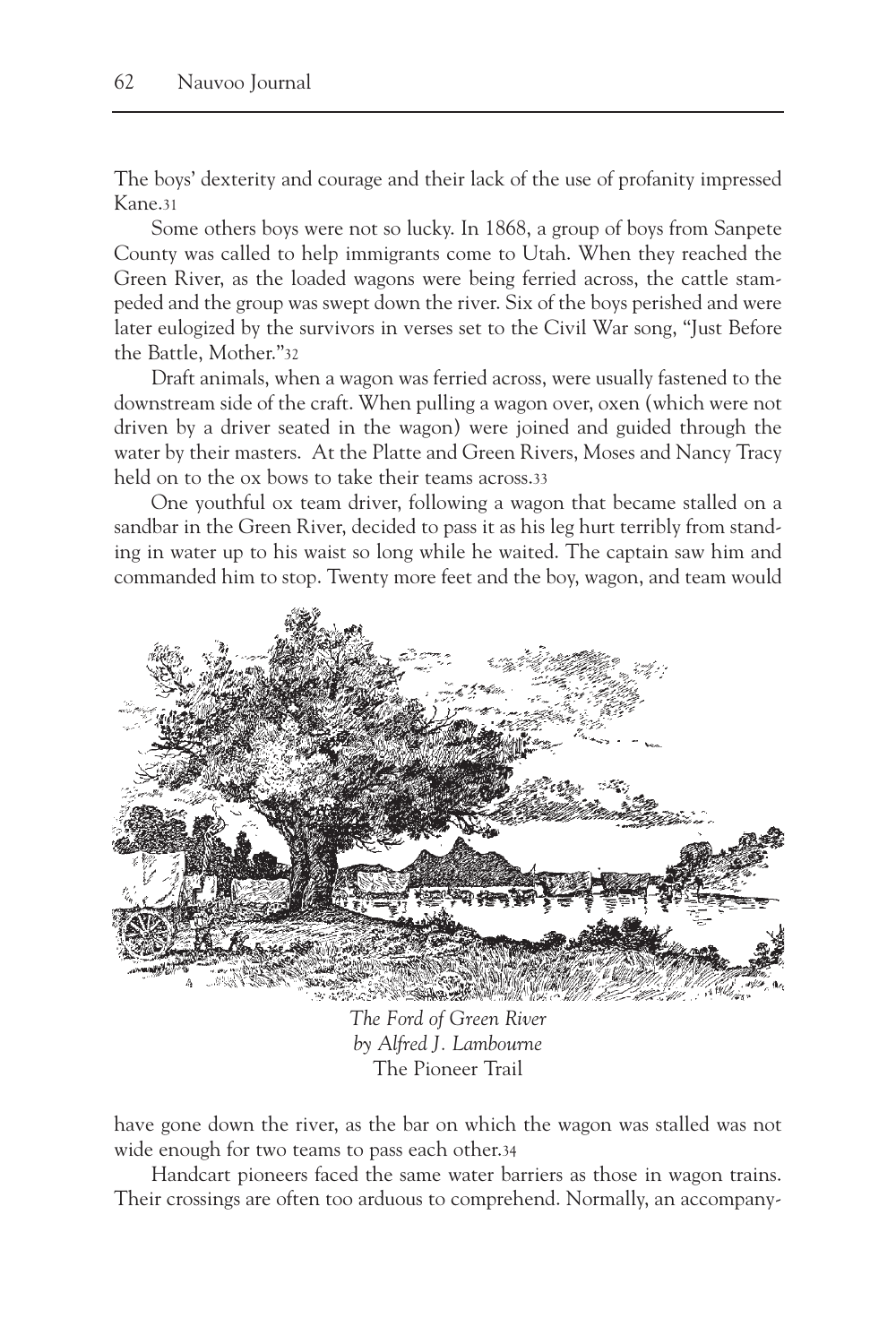ing wagon went into the water first, and then several handcart pullers grabbed hold of the wagon with one hand and the handcart with the other and be pulled across. On the other side, they built bonfires to dry their clothes. Women and children were often carried through deep water but waded through the shallow streams. In the early part of the journey, it was less hazardous physically because of the availability of ferries to carry them and bridges to traverse the water. But females in the Edward Martin Company were harrassed by hoodlums who ran ahead of the company to the next crossing and then ridiculed them as they raised their dresses to wade the streams.35

The strong helped the weak. Sarah Ann Haigh, a nineteen-year-old girl, carried sixteen people across the north branch of the Platte. When her company came to the Sweetwater, Eliza Staker crossed it three times one evening. First, she took her son Joseph on her back, put him down on the other side, and turned to go get his sister. But he was so frightened he tried to follow her, so she tied him to a tree. After bringing the girl across, she had to make a third trip to get the handcart. She spent part of the night drying clothes, as the weather was freezing.36

Getting her children over the Platte was equally difficult for Elizabeth Bradshaw, a very small, dainty woman. She took her son, Richard, a boy of six, on her shoulders with his legs around her neck and him holding onto her head. They were caught by a strong ripple in the water and carried a distance downstream. When it looked like she would be pulled under, several on shore called, "Let the boy go from your shoulders or you will both be drowned. Save yourself and let him go into the water." But she continued to struggle and finally reached the other side. However, the bank there was very high and steep, and she couldn't climb out. Men came to her aid, one reaching down and pulling Richard from her shoulders and the others helping her to safety. Even though she was exhausted, she raised her right arm to the square and witnessed to the crowd that God had protected and save both her and her son.37

Reaching the Platte near Fort Kearney, Josiah Rogerson found the wagon had already taken the aged and children over. Making it on his own, he found his siblings were not there. He left his provisions in charge of a woman, rolled up his trousers, and waded back across the cold river, slipping on the smooth stones and boulders in the deeper water. Reaching the other side, he found his brother too weak and afraid to undertake the crossing. Josiah climbed into the rope harness on the lead cart, and with his brother in the shafts and his sister at his side, they waded waist deep in places and made the crossing again without accident.38

All along the trail, the Mormon emigrants, on foot or in wagons, built bridges, established ferries, and forged a path through water as well as through forest and plain. Crossing the waterways was just as dangerous and difficult as traversing hills and sandy and rocky ridges. Many Saints were injured or lost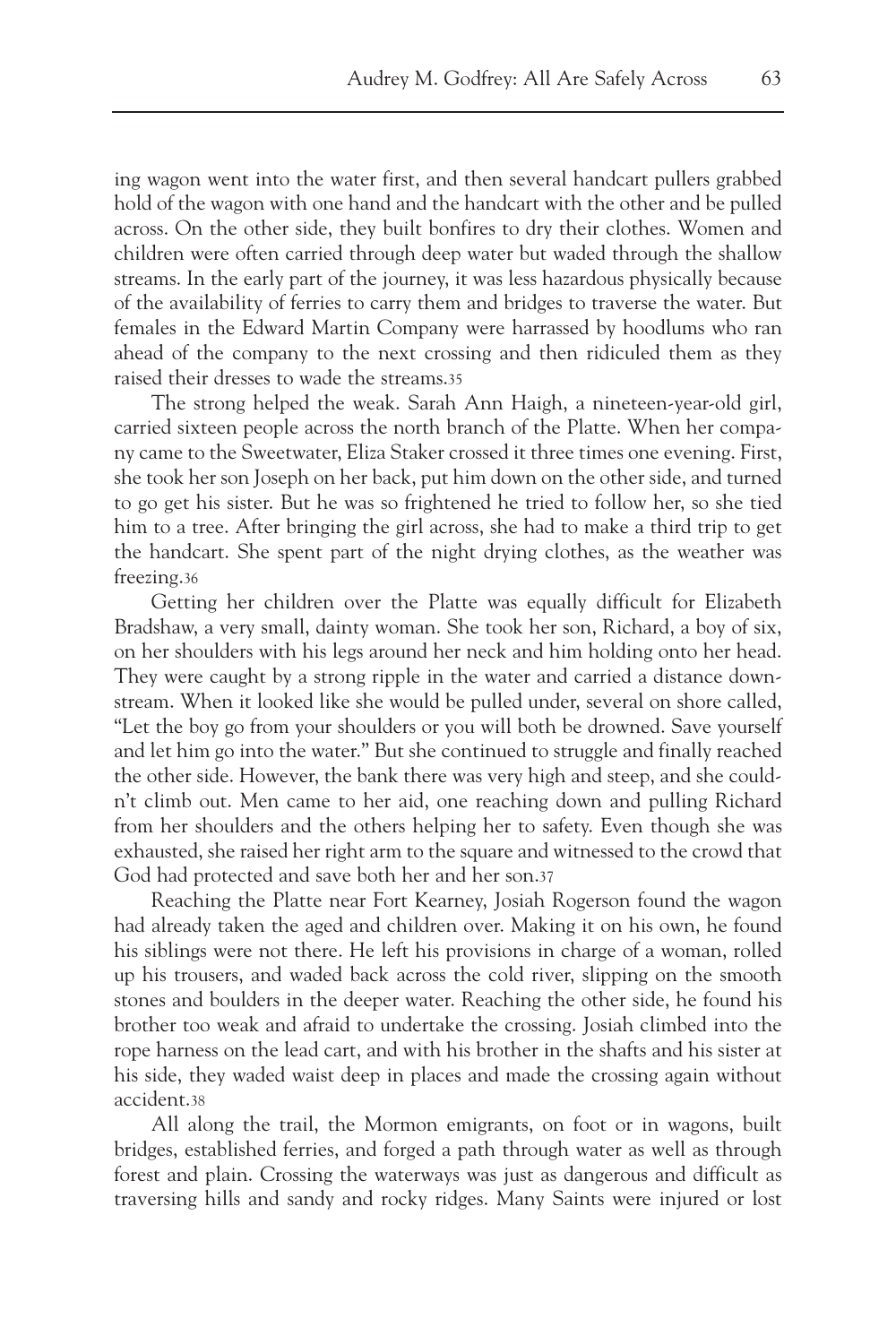their lives in these crossings, while others experienced no problems. All played a major role in determining routes, bridge, ford, and ferry locations—a sort of road map that aided later Mormon emigrants as well as Oregon and California pioneers.

## **Notes**

1. Wilford Woodruff, Journal (1839-1846), 26 July 1846, The Church of Jesus Christ of Latter-day Saints Historical Library, Salt Lake City, Utah, hereafter referred to as CHL.

2. The author is aware that from year to year, the over landers' experience varied according to time of year and weather conditions at each crossing. This paper seeks only to cite some of the experiences of those who met water barriers as they headed west. It would be erroneous to suppose that circumstances would be the same for every group at the specific sites mentioned.

3. Michael Allen, "The Riverman as Jacksonian Man," *Western Historical Quarterly* (August 1990), fn 6, 21:221. Robert E. Riegel, *The Coming of the Steamboat, America Moves West* (New York: Henry Holt & Company, 1956), 221. James L. Huntley, *Ferryboats in Idaho* (Caldwell: The Caxton Printers, Ltd., 1979), 21.

4. Gail Holmes, letter to the author, 7 June 1997.

5. Frederick G. Piercy, *Route From Liverpool to Great Salt Lake Valley*, James Linforth, ed. (Liverpool: Franklin D. Richards, 1855), 81.

6. "Lucius N. Scovil's Journal Commencing 6 May 1846," 28 May 1846, CHL. "Journal of Louisa Barnes Pratt," *Heart Throbs of the West* (Salt Lake City: Daughters of the Utah Pioneers, 1939-51), 8:237. James S. Brown, *Giant of the Lord: Life of a Pioneer* (Salt Lake City: Bookcraft, 1960), 33. "The James Stephens Brown Company," *Our Pioneer Heritage* (Salt Lake City: Daughters of the Utah Pioneers, 1960), 3:39.

7. "Young Orders Pioneers to Set Up Shop Ferrying Emigrants Across Platte River," Salt Lake Tribune, 16 June 1997. Maybelle Harmon Anderson, *Appleton Milo Harmon Goes West*, (Berkeley: Gillick Press, 1946), 37.

8. Piercy, 88.

9. Susan Easton Black and William G. Hartley, ed., *The Iowa Mormon Trail, Legacy of Faith and Courage* (Orem: Helix Publishing, 1997), 50, quoting from Hosea Stout's diary, 28 June, 2 July 1846.

10. Ross Marshall, "River Crossings," *Overland Journal* (1991), 9:14.

11. Life of William Frederick Porter," microfilm, 22, found in Harold B. Lee Library Archives, Brigham Young University, Provo, Utah, hereafter cited as Lee Library.

12. "Phoebe Adams Hancock," *Our Pioneer Heritage* (Salt Lake City: Daughters of the Utah Pioneers, 1959), 2:335.

13. Andrew Karl Larson, *Erastus Snow: The Life of a Missionary and Pioneer for the Early Mormon Church* (Salt Lake City: University of Utah Press, 1971), 103.

14. "Mrs. Metcalf—101 Years," *Our Pioneer Heritage* (Salt Lake City: Daughters of the Utah Pioneers, 1964), 7:352.

15. Scott G. Kenney, ed., *Wilford Woodruff's Journal 1833-1898 Typescript*, 9 vols. (Midvale, Utah: Signature Books, 1983), 3:175.

16. Leonard J. Arrington, *From Quaker to Latter-day Saint* (Salt Lake City: Deseret Book, 1976), 201.

17. Ibid., 214.

18. Andrew B. Jensen, "Day by Day with the Utah Pioneers 1847," published in the *Salt Lake Tribune*, 5 April 1934 to 24 July 1934, 22 April 1847. Piercy, 88.